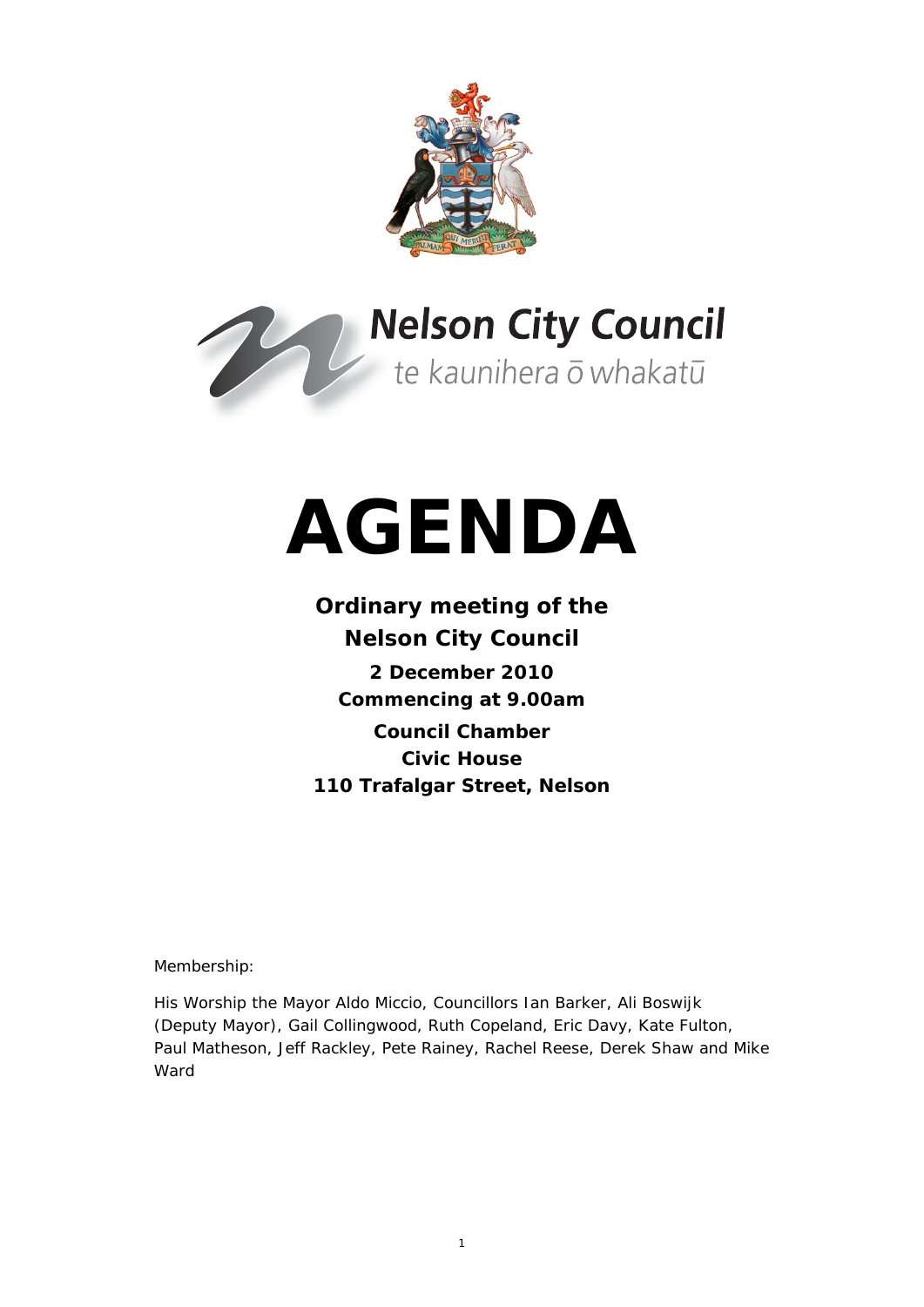#### **Business**

As set out below 2 December 2010 TARDIS 1009361

Page No.

#### **APOLOGIES OPENING PRAYER**

#### **1. Tribute to the Pike River Miners**

The Council will observe a minute silence in tribute to the miners who tragically died in the Pike River Disaster.

#### **2. Public Forum**

#### **2.1 Brook/Waimarama Sanctuary**

David Kerr will update Council on recent progress at the Brook Sanctuary and extend an invitation for Councillors to have a guided tour of the Sanctuary early next year.

#### **3. Confirmation of Minutes – 18 November 2010 1-12**

Document number 1009759

Recommendation

*THAT the minutes of the meetings of the Nelson City Council, held on Thursday 18 November 2010, be confirmed as a true and correct record.* 

#### **REPORTS POLICY**

#### **4. Delegations Register and Code of Conduct**

Document number 1013915

Note: this report will be circulated prior to the meeting

#### **5. Draft Timetable of Meetings for 2011**

Note: this A3 document is circulated separately.

Recommendation

#### *THAT the draft timetable of meetings for 2011 be adopted.*

Note: for Councillors convenience there is also enclosed a copy of the meetings calendar already agreed for the remainder of 2010.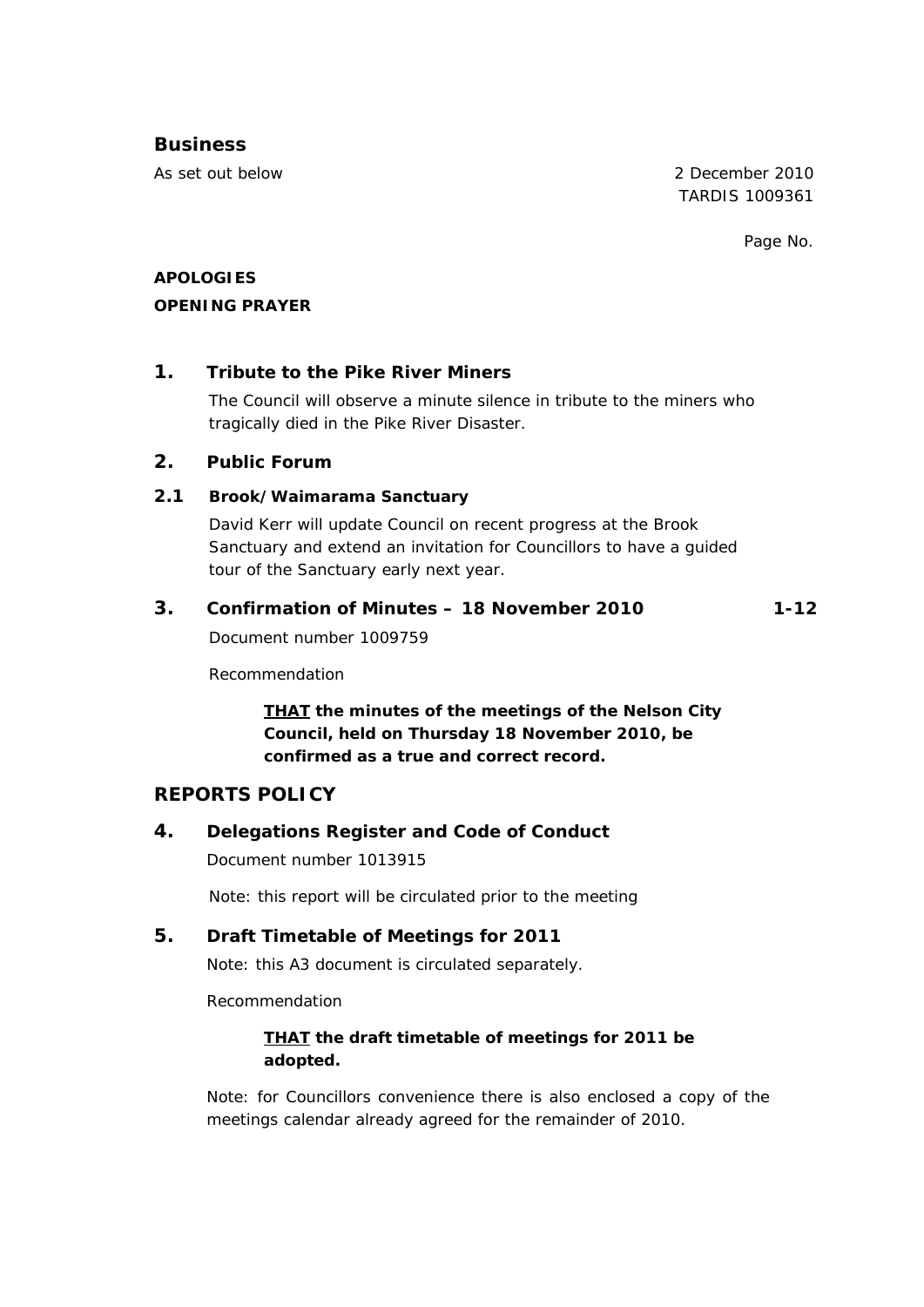# **6. Submission to Local Government Commission on the Proposal for the Union of Nelson City and Tasman District 13-22**

Document number 1008810

Recommendation

*THAT the submission in document 1008810 to the Local Government Commission on a Proposal for a Union of Nelson City and Tasman District be approved, as amended;* 

*AND THAT the Chief Executive Officer, Acting Manager Strategic Response and Mr Garry Moore present the submission to the Local Government Commission on behalf of Nelson City Council.* 

### **7. Nelson Sculpture Trust Request for Artwork Site on Haulashore Island 23-58**

Document number 1008415

Recommendation

*THAT the Nelson Sculpture Trust (the Trust) be given approval to proceed with commissioning an artwork for the location on Haulashore Island as marked on the map in Attachment 1;* 

*AND THAT a requirement of this approval is that the Trust continues to consult with local iwi and key stakeholders at each stage of the project, and demonstrates that their views have been taken into account;* 

*AND THAT acceptance of the artwork is conditional on the process being in accordance with that documented by the Trust and provided to Council in Attachment 1;* 

*AND THAT the Trust is responsible for all costs associated with building and resource consents, engineering and installation;* 

*AND THAT acceptance of the artwork be dependent on an independent engineering assessment verifying that maintenance costs can be expected to be less than \$5,000 per year and that the artwork is structurally appropriate to the conditions of the site;*

*AND THAT the Trust be responsible for any associated costs in relation to the artwork (such as maintenance, vandalism, cleaning) in the first 12 months and for any such costs exceeding \$5,000 per annum in the ensuing four years;*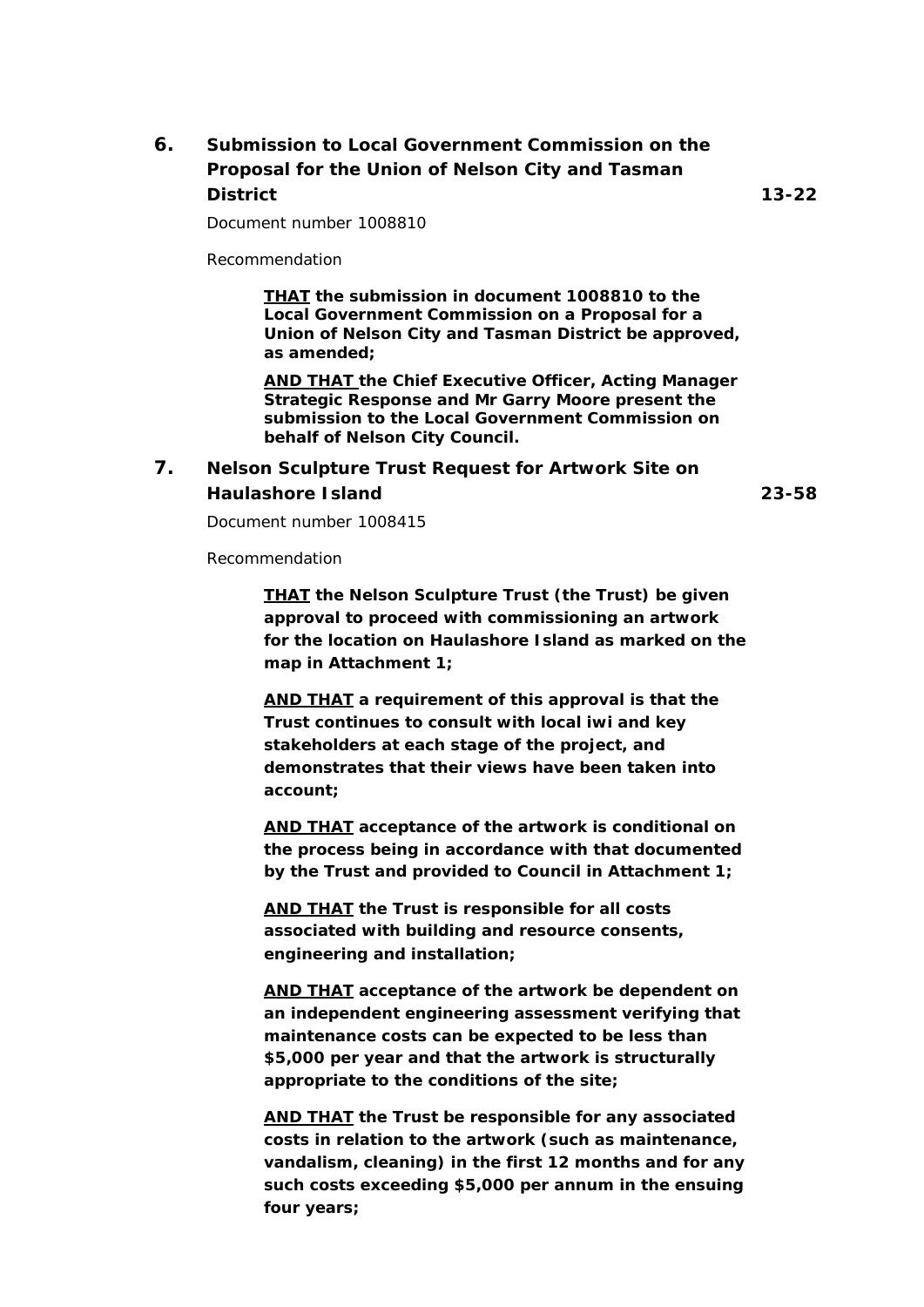*AND THAT acceptance of the artwork be in accordance with the policies on gifting as outlined in the Arts Policy;* 

*AND THAT the above approval to proceed apply only until the end of 2012 after which time, if the project is not complete, Council's agreement to provide the site lapses.* 

## **8. Nelson Regional Sewerage Business Unit Wastewater Reuse for Irrigation 59-62**

Document number 1008395

Recommendation

*THAT the installation of the 250mm diameter irrigation pipeline from Bells Island to Monaco not proceed;*

*AND THAT the Nelson Golf Club and Regional Sewerage Business Unit be informed of the decision.* 

#### **9. Discussion of Public Forums (if required)**

#### **Public Excluded Business**

#### **10. Exclusion of the Public**

Recommendation

*THAT the public be excluded from the following parts of the proceedings of this meeting in accordance with section 48(1)(a) of the Local Government Official Information and Meetings Act 1987 on the grounds that the public conduct of this part of the proceedings of the meeting would be likely to result in the disclosure of information for which good reason for withholding exists.* 

*i) Nelson City Council Minutes – 18 November 2010* 

*Reasons:* 

*To enable the Council to carry out negotiations without prejudice or disadvantage; or* 

*To protect the privacy of natural persons.* 

#### *ii) Events Strategy Funding Application South Island Masters Games*

*Reasons:* 

*To enable the Council to carry out negotiations without prejudice or disadvantage.*